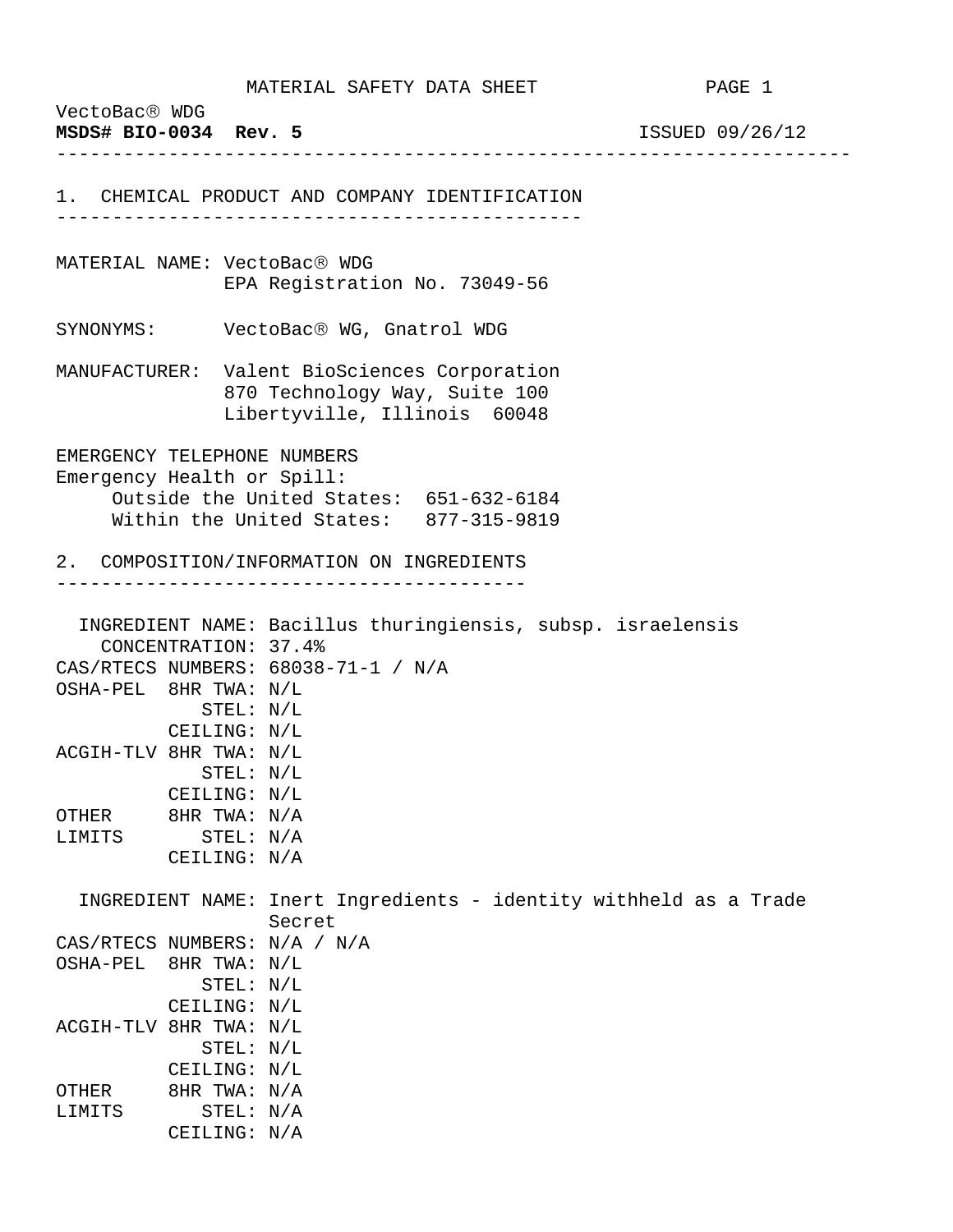| MATERIAL SAFETY DATA SHEET |  |  |  | PAGE |  |
|----------------------------|--|--|--|------|--|
|----------------------------|--|--|--|------|--|

VectoBac® WDG **MSDS# BIO-0034 Rev. 5 ISSUED 09/26/12** -----------------------------------------------------------------------

2. COMPOSITION/INFORMATION ON INGREDIENTS, continued ------------------------------------------

EEC (European Community): N/A Symbol Designation: N/A Risk Phrases: N/A Safety Phrases: N/A

- 3. HAZARDS INFORMATION -----------------------
- EMERGENCY OVERVIEW: Product is non-toxic by ingestion, skin contact, or inhalation.

ROUTE(S) OF ENTRY: Skin: No Inhalation: No Ingestion: No

- SKIN CONTACT: Non-irritant
- SKIN SENSITIZATION: Non-sensitizer
- EYE CONTACT: Non-irritant
- TARGET ORGANS: N/D
- CARCINOGENICITY RATING: NTP: N/L IARC: N/L OSHA: N/L ACGIH: N/L None
- SIGNS AND SYMPTOMS: Direct contact with eyes or skin may cause mild irritation.

MEDICAL CONDITIONS AGGRAVATED BY EXPOSURE: N/D

4. FIRST AID MEASURES

----------------------

- EYES: Remove from source of exposure. Flush with copious amounts of water. If irritation persists or signs of toxicity occur, seek medical attention. Provide symptomatic/supportive care as necessary.
- SKIN: Remove from source of exposure. Flush with copious amounts of water. If irritation persists or signs of toxicity occur, seek medical attention. Provide symptomatic/supportive care as necessary.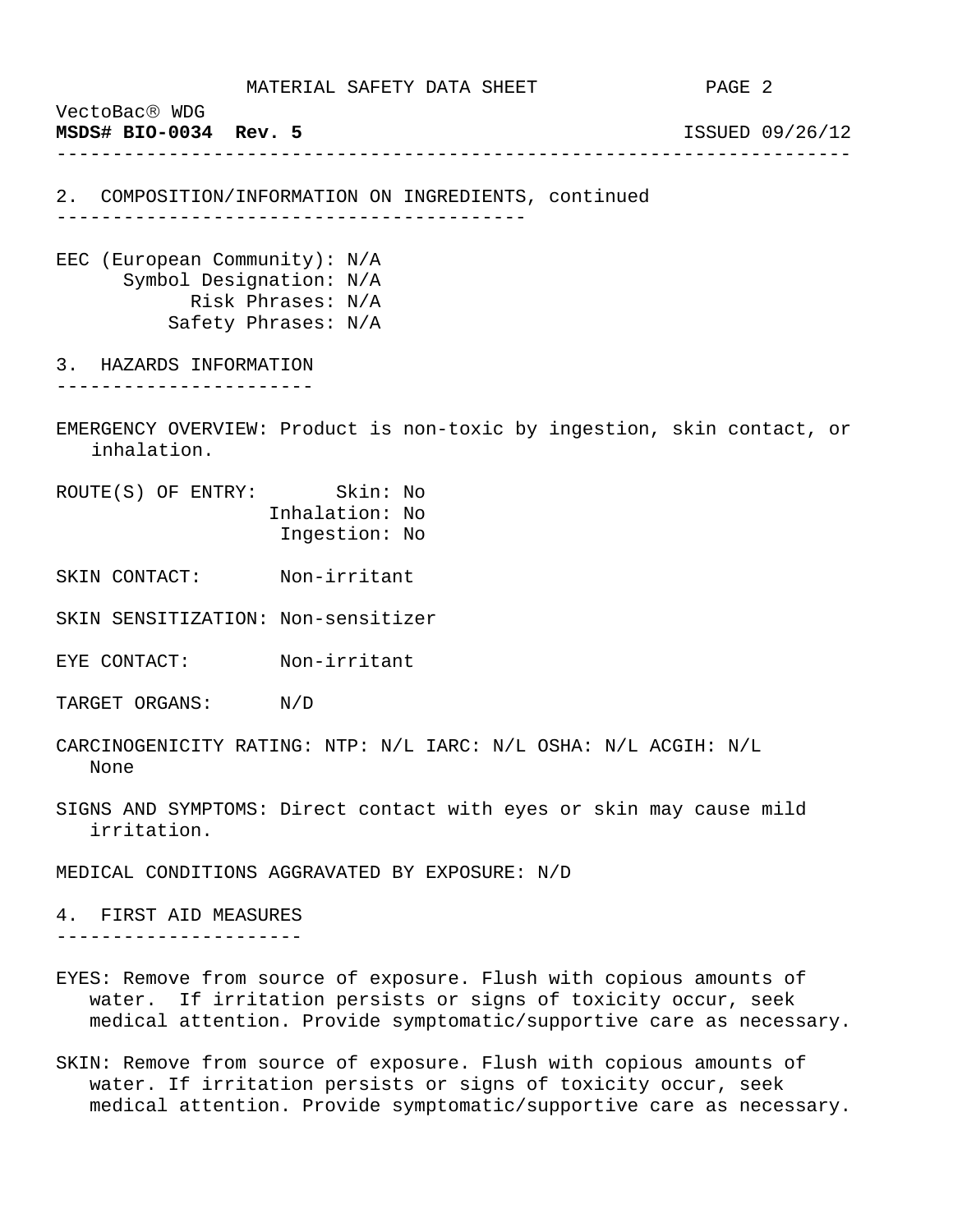| MATERIAL SAFETY DATA SHEET |  | PAGE |
|----------------------------|--|------|
|----------------------------|--|------|

VectoBac® WDG **MSDS# BIO-0034 Rev. 5** ISSUED 09/26/12 -----------------------------------------------------------------------

4. FIRST AID MEASURES, continued ----------------------

- INGESTION: Remove from source of exposure. If signs of toxicity occur, seek medical attention. Provide symptomatic/supportive care as necessary.
- INHALATION: Remove from source of exposure. If signs of toxicity occur, seek medical attention. Provide symptomatic/supportive care as necessary.

5. FIRE FIGHTING PROCEDURES ----------------------------

 FLASH POINT: N/A FLASH POINT METHOD: N/A LOWER EXPLOSIVE LIMIT(%): N/A UPPER EXPLOSIVE LIMIT(%): N/A AUTOIGNITION TEMPERATURE: N/A

FIRE & EXPLOSION HAZARDS: Non-flammable and no explosive properties.

- EXTINGUISHING MEDIA: Use appropriate medium for the underlying cause of the fire.
- FIRE FIGHTING INSTRUCTIONS: Wear protective clothing and self-contained breathing apparatus.
- 6. ACCIDENTAL RELEASE MEASURES -------------------------------
- SPILL OR RELEASE PROCEDURES: Recover product and place in an appropriate container for disposal. Avoid breathing dust. Ventilate and wash the spill area.

7. HANDLING AND STORAGE ------------------------

HANDLING: N/D

STORAGE: Store product in closed container in a cool and dry place.

SPECIAL PRECAUTIONS: N/D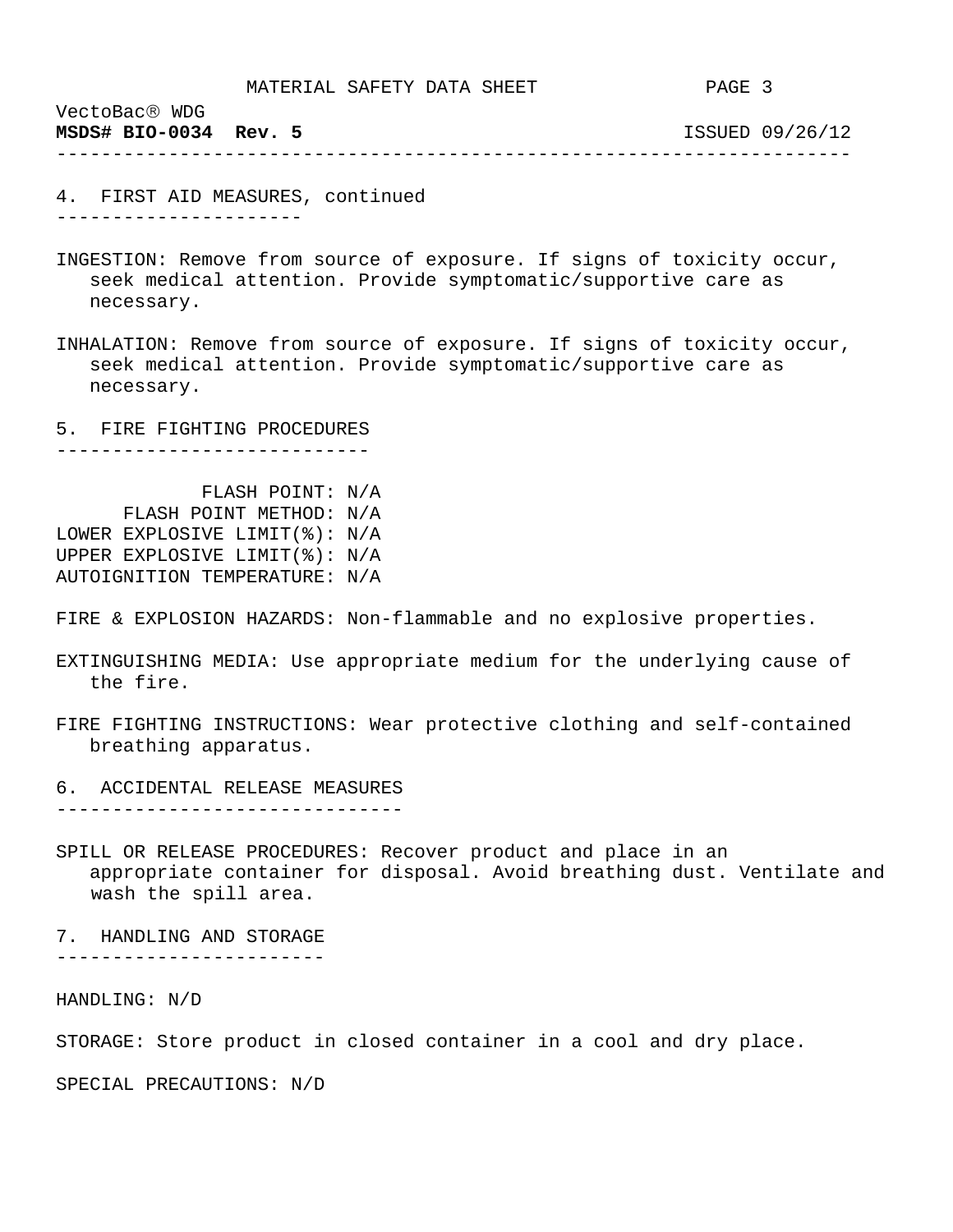| MATERIAL SAFETY DATA SHEET |  |  |  | PAGE |  |
|----------------------------|--|--|--|------|--|
|----------------------------|--|--|--|------|--|

VectoBac® WDG **MSDS# BIO-0034 Rev. 5 ISSUED 09/26/12** 

-----------------------------------------------------------------------

8. EXPOSURE CONTROLS/PERSONAL PROTECTION -----------------------------------------

ENGINEERING CONTROLS: Use local exhaust.

RESPIRATORY PROTECTION: Not usually required. If necessary, use a MSHA/NIOSH approved (or equivalent) respirator with a dust/mist filter.

SKIN PROTECTION: Impervious gloves, clothing to minimize skin contact.

EYE PROTECTION: Not usually required. If necessary, use safety glasses or goggles.

OTHER PROTECTION: Wash thoroughly with soap and water after handling.

9. PHYSICAL AND CHEMICAL PROPERTIES

------------------------------------

APPEARANCE/PHYSICAL STATE: Granule ODOR: Faint organic/malt odor BOILING POINT: N/A MELTING/FREEZING POINT: N/A VAPOR PRESSURE (mm Hg): N/A VAPOR DENSITY (Air=1): N/D EVAPORATION RATE: N/A BULK DENSITY: 0.4 g/mL SPECIFIC GRAVITY: N/D SOLUBILITY: Suspends readily in water. pH: 4.5-6.5 as an aqueous solution. VISCOSITY: N/A

10. STABILITY AND REACTIVITY

----------------------------

CHEMICAL STABILITY: Stable. No oxidizing or reducing properties.

INCOMPATIBILITIES: Alkalinity inactivates product.

HAZARDOUS DECOMPOSITION PRODUCTS: None that are known.

HAZARDOUS POLYMERIZATION: No.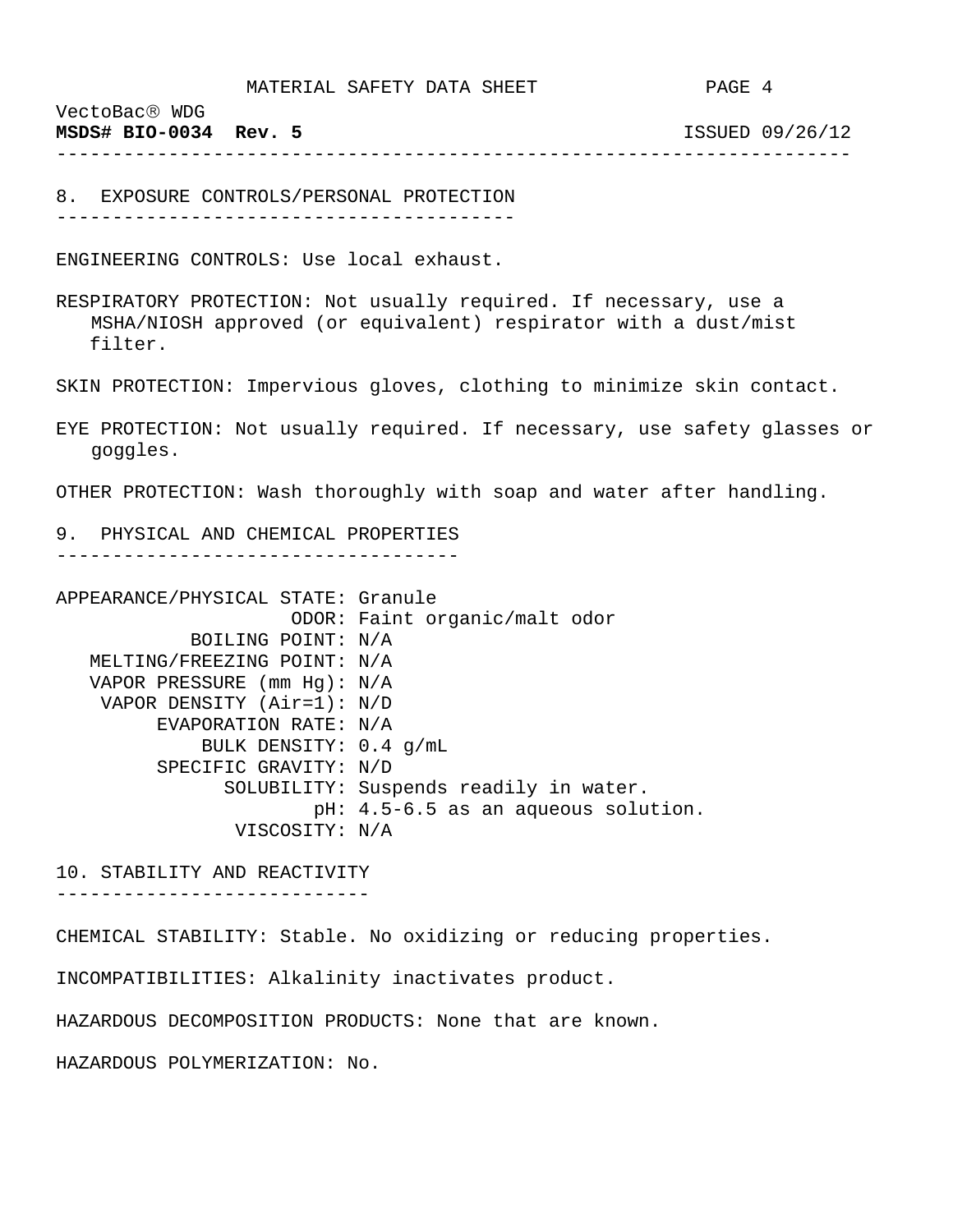VectoBac® WDG **MSDS# BIO-0034 Rev. 5 ISSUED 09/26/12** 

-----------------------------------------------------------------------

11. TOXICOLOGICAL INFORMATION -----------------------------

Acute Toxicity

ORAL LD50: LD50 (rat) > 5,000 mg/kg

DERMAL LD50: LD50 (rabbit) > 5,000 mg/kg

INHALATION LC50: No lethality was observed in rats after a 4 hour exposure at the highest obtainable inhalation exposure chamber concentration.

CORROSIVENESS: N/D. Not expected to have any corrosive properties.

- DERMAL IRRITATION: Transient, slight or mild irritation noted in a dermal toxicity study with this product.
- OCULAR IRRITATION: Transient, redness and conjunctival irritation observed in test animals in a study with this product. No positive ocular effects were observed. Classified as a non-irritant.
- DERMAL SENSITIZATION: In a study with this product, no skin sensitization was observed.

SPECIAL TARGET ORGAN EFFECTS: N/D

CARCINOGENICITY INFORMATION: N/D. None of the components are classified as carcinogens.

12. ECOLOGICAL INFORMATION --------------------------

ECOLOGICAL INFORMATION: N/D

13. DISPOSAL CONSIDERATIONS

---------------------------

WASTE DISPOSAL METHODS: Dispose of product in accordance with federal, state and local regulations.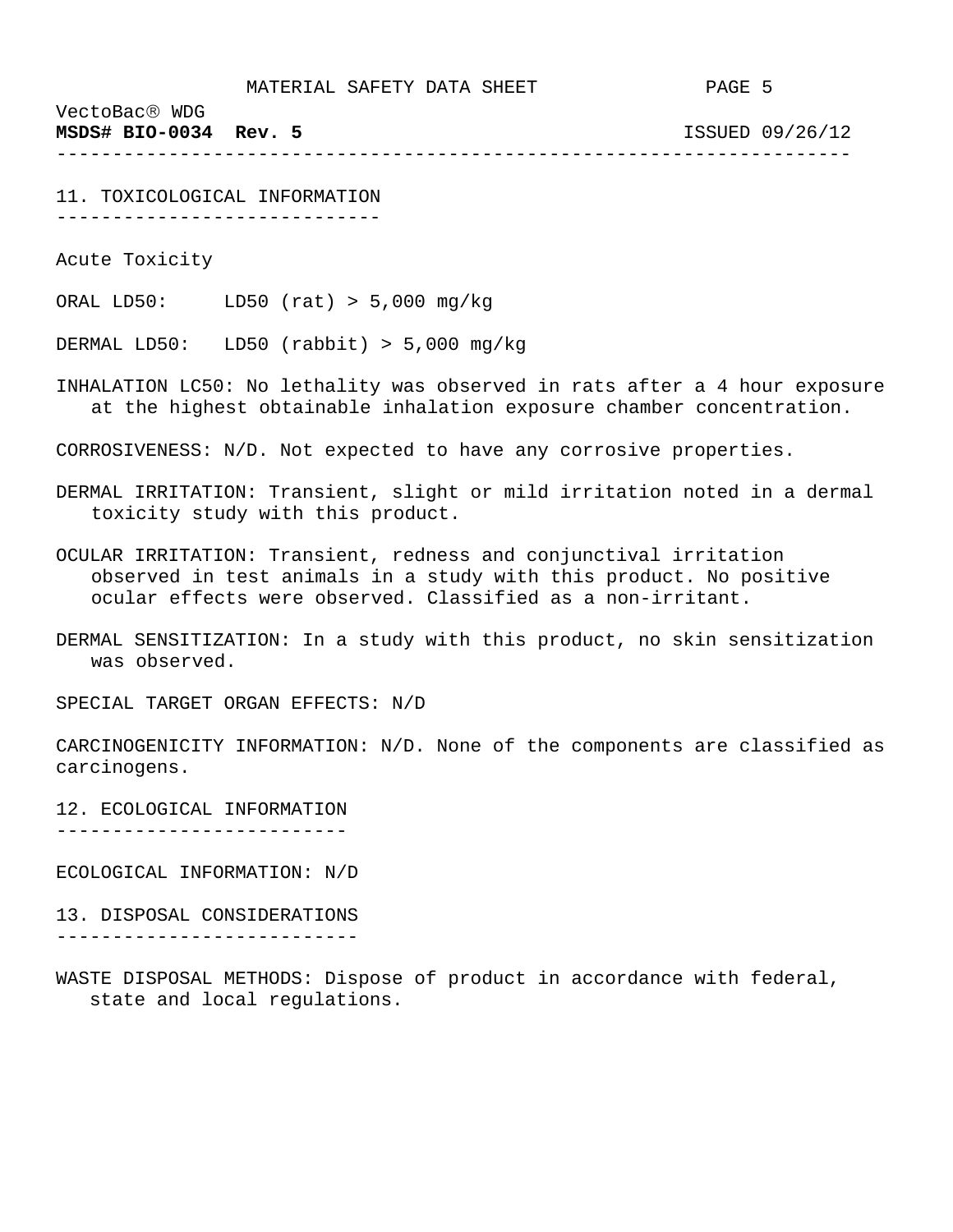VectoBac® WDG **MSDS# BIO-0034 Rev. 5 ISSUED 09/26/12** ----------------------------------------------------------------------- 14. TRANSPORTATION INFORMATION ------------------------------ DOT STATUS: Not Regulated PROPER SHIPPING NAME: N/D HAZARD CLASS: N/D UN NUMBER: N/D PACKING GROUP: N/D REPORTABLE QUANTITY: N/D IATA/ICA0 STATUS: Not Regulated PROPER SHIPPING NAME: N/D HAZARD CLASS: N/D UN NUMBER: N/D PACKING GROUP: N/D REPORTABLE QUANTITY: N/D IMO STATUS: Not Regulated PROPER SHIPPING NAME: N/D HAZARD CLASS: N/D UN NUMBER: N/D PACKING GROUP: N/D REPORTABLE QUANTITY: N/D FLASH POINT: N/D 15. REGULATORY INFORMATION -------------------------- TSCA STATUS: Exempt CERCLA STATUS: N/D SARA STATUS: N/D RCRA STATUS: N/D PROP 65 (CA): N/D